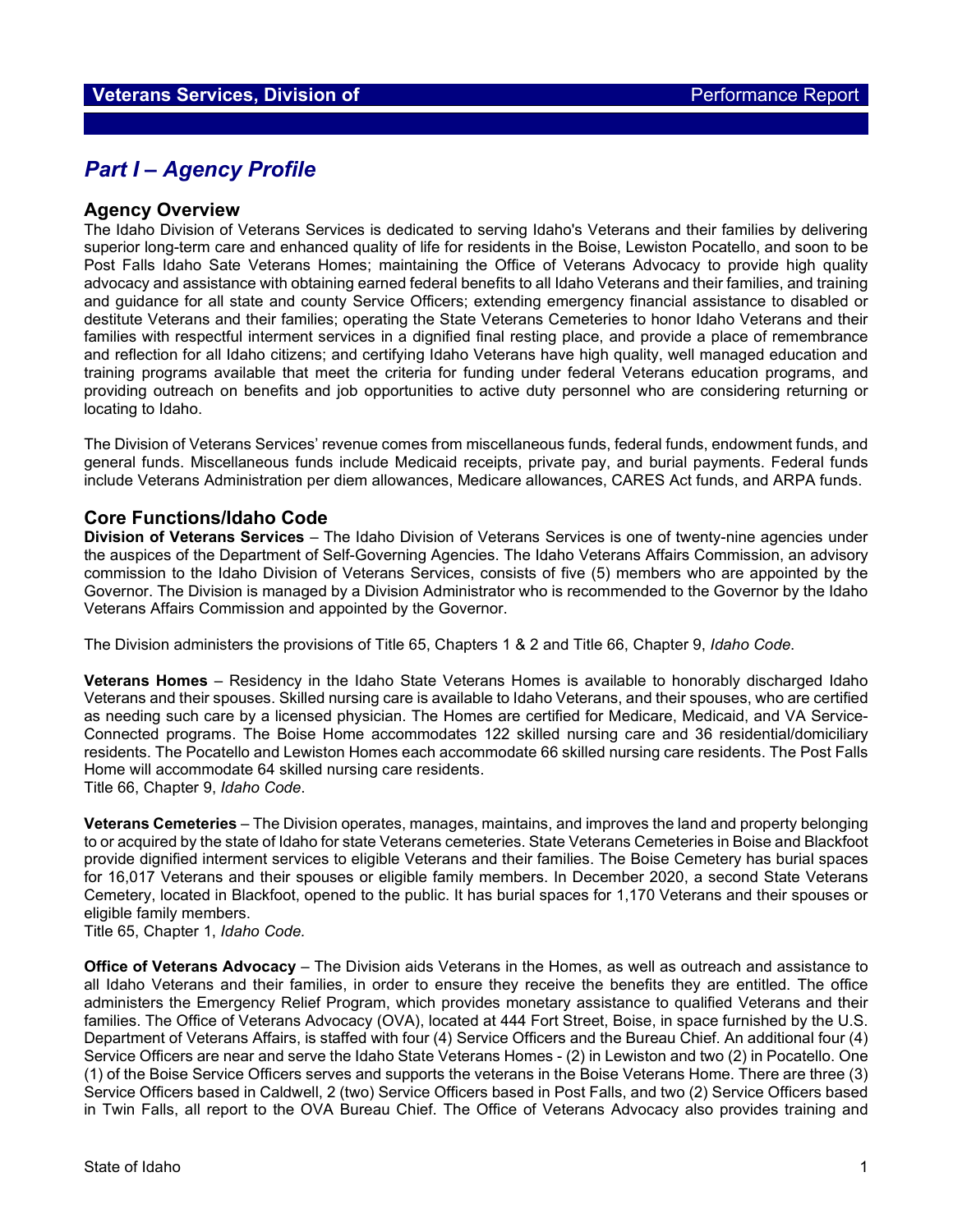guidance to thirty-six (36) county Service Officers, to Veterans Service Organization Post Service Officers, and to Tribal Veterans Representatives.

Title 65, Chapter 2, *Idaho Code.*

**Veterans Education** – The Division's functions in this area relate to approving programs at universities and colleges, flight training and vocational schools, to include apprenticeships and on-the-job training programs for Veterans and eligible beneficiaries to use their GI Bill® benefits. The Veterans Education Bureau ensures quality higher education instruction and vocational training at these institutions; confirms adherence to regulations and prevents fraud, waste, and abuse by conducting supervisory, inspection, school, and VA requested visits at these institutions, as well as compliance audits at all facilities; provides technical assistance on GI Bill® policies and procedures for school certifying officials, and VA beneficiaries; conducts outreach through Transition Assistance Program briefings, job fairs, education fairs, Troop to Teachers programs, and Yellow Ribbon events to ensure all eligible persons are aware of the many educational opportunities available through the GI Bill®. The bureau also works with the U.S. and Idaho Departments of Labor to identify companies with approvable training programs. The Veterans Education Bureau continues to enhance workforce development activities with our partners and shareholders to provide additional educational opportunities to our active-duty personnel who are considering returning or moving to Idaho.

Title 65, Chapter 2*, Idaho Code*.

### **Revenue and Expenditures**

| <b>Revenue</b>                   | FY 2018      | FY 2019      | <b>FY 2020</b> | FY 2021      |
|----------------------------------|--------------|--------------|----------------|--------------|
| <b>General Fund</b>              | \$1,068,300  | \$1,094,395  | \$1,177,465    | \$1,152,600  |
| <b>CARES Act Fund</b>            | N/A          | N/A          | \$1,458,705    | \$7,581,061  |
| <b>ARPA Fund</b>                 | \$0          | \$0          | \$0            | \$2,305,201  |
| <b>Federal Funds</b>             | \$16,814,531 | \$17,327,588 | \$20,172,534   | \$21,803,508 |
| Miscellaneous Funds              | \$13,017,349 | \$15,778,818 | \$14,217,224   | \$11,906,156 |
| Endowment Fund                   | \$924,000    | \$959,000    | \$959,000      | \$1,080,832  |
| Cemetery Maintenance Fund        | \$63,090     | \$66,313     | \$71,220       | \$84,298     |
| <b>Veterans Support Fund</b>     | \$85,399     | \$113,340    | \$72,874       | \$60,579     |
| <b>Veterans Recognition Fund</b> | \$392,113    | \$439,342    | \$456,088      | \$293,850    |
| <b>Total</b>                     | \$32,364,782 | \$35,778,796 | \$38,585,110   | \$46,268,085 |
| <b>Expenditures</b>              | FY 2018      | FY 2019      | <b>FY 2020</b> | FY 2021      |
| <b>Personnel Costs</b>           | \$21,440,927 | \$21,236,218 | \$22,844,110   | \$24,530,573 |
| <b>Operating Expenditures</b>    | \$11,764,330 | \$11,164,015 | \$20,855.756   | \$22,804,119 |
| Capital Outlay                   | \$547,660    | \$487,469    | \$1,204,696    | \$854,594    |
| <b>Trustee/Benefit Payments</b>  | \$197,746    | \$291,182    | \$196,241      | \$172,000    |
| <b>Total</b>                     | \$33,950,663 | \$33,178,884 | \$45,100,803   | \$48,361,286 |

## **Profile of Cases Managed and/or Key Services Provided**

| <b>Cases Managed and/or Key Services</b><br><b>Provided</b>                          | <b>FY 2018</b> | <b>FY 2019</b> | <b>FY 2020</b> | <b>FY 2021</b> |
|--------------------------------------------------------------------------------------|----------------|----------------|----------------|----------------|
| New Veteran benefit dollars coming into<br>Idaho                                     | \$112,283,586  | \$92,192,947   | \$76,654,565   | \$102,021,753  |
| Number of claims filed with the Department of<br>Veterans Affairs and other agencies | 8,205          | 8,843          | 8,038          | 7,087          |
| Number of Interments                                                                 | 779            | 750            | 689            | 871            |
| Percent of occupied beds in nursing                                                  | 82.4%          | 88.2%          | 81.9%          | 66%            |
| Percent of occupied beds in domiciliary                                              | 89.6%          | 79.8%          | 51.7%          | 39%            |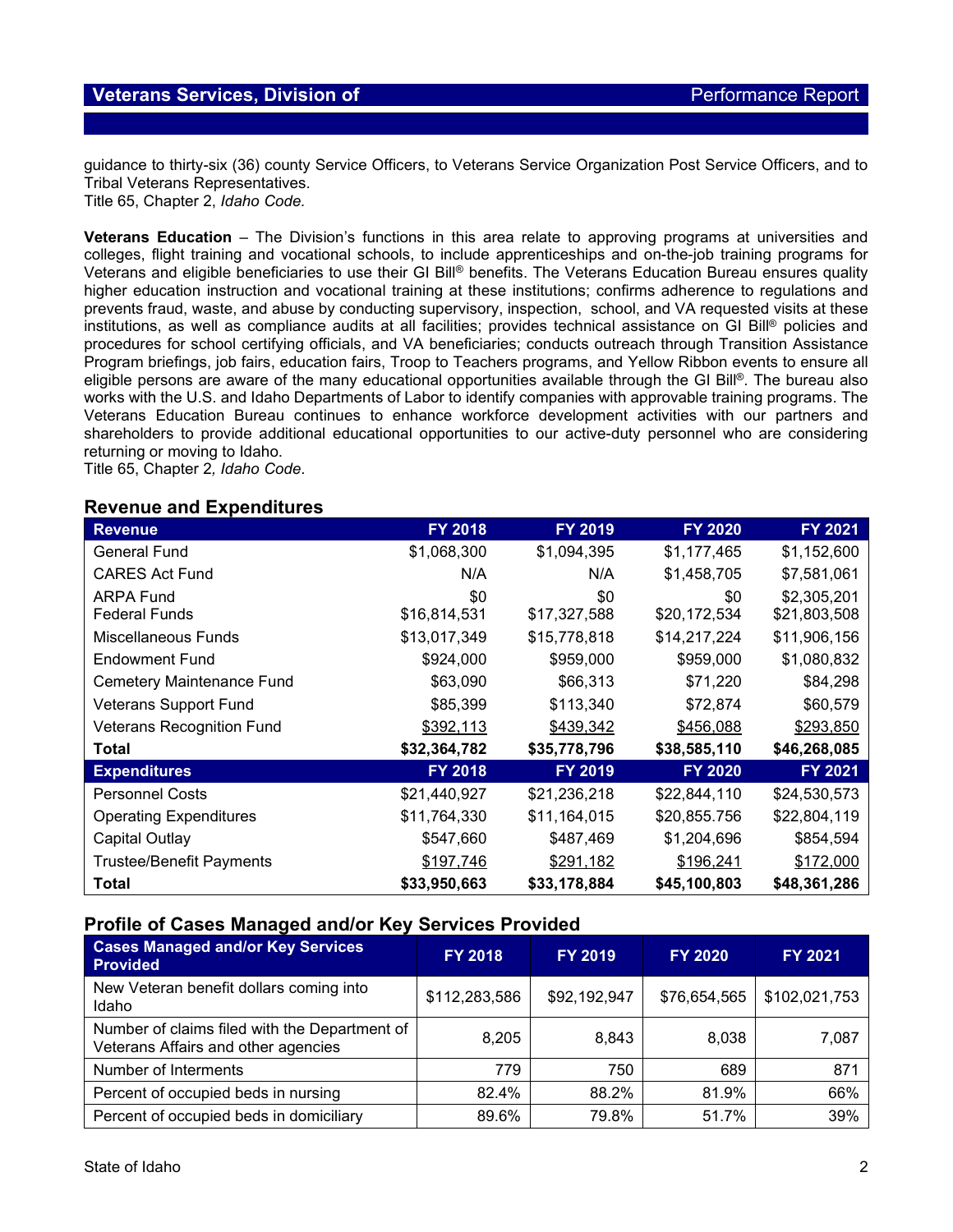### **Veterans Services, Division of** *Performance Report* **Report of** *Performance Report*

#### **FY 2021 Performance Highlights**

There are more than 119,696 Veterans residing in Idaho. Federal Department of Veterans Affairs expenditures in Idaho are approximately \$1,176,243,000, broken down as follows: Compensation and pensions: \$574,423,000; readjustment benefits: \$61,819,000; medical and construction programs: \$520,229,000, and insurance and indemnities: \$7,879,000. There are also approximately 13,000 Idaho Veterans receiving retirement benefits (approx. 7,000 aged 65 or over), resulting in an additional contribution of almost \$300,000,000 to the State's economy. We have experienced an increase in the number of Idaho Veterans as our service members have been returning from Iraq and Afghanistan, and we expect this to continue at an even greater rate as our military downsizes. We have been working hard to stay ahead of these changes by increasing the number of Service Officers we have available to help ensure Idaho Veterans receive the benefits and compensation to which they are entitled.

Maintaining the health, wellness, safety and protection of our veterans', and their families', has been and will remain our top priority. Due to the rapidly changing guidance available related to the novel coronavirus (COVID-19) pandemic, IDVS has needed to quickly adapt our policies as new information becomes available, particularly as it pertains to visitors in our three State Veterans Homes. Idaho Division of Veterans Services is continuing to implement aggressive precautionary measures, as well as follow the strictest infectious disease control protocols and follow the most current guidance of state and federal public health officials to ensure all possible steps are being taken to protect our residents and staff.

Pocatello set a goal to maintain 70% ADC as we strive to rebound from the COVID pandemic. We did receive the AHCA Silver Quality Award in October 2020 and will be recognized in October 2021. The homes have not received an annual survey from the state in over 2 years, also related to the Pandemic so the survey numbers will not change from last year. Despite the challenges and increased demands on the homes, we have been extremely successful in the fight against COVID. Our success has been augmented by our ability to provide adequate staff, adequate hazard pay bonuses to the staff on the front line and CSO's quick action to request funding and gain approval to secure appropriate PPE, equipment, and a remodel to reduce the risk for spreading COVID among the residents and staff of our homes.

Due to the impacts of COVID-19 and the rapidly growing population in Idaho the Veterans Cemetery Bureau performed 871 interment services. This is a 26% increase from FY20. The challenges of providing these increased services during the pandemic resulted in unexpected employee turnover and extended periods of new employee hiring and training. To meet the needs of Veterans and their families throughout Eastern Idaho, the state Veterans Cemetery in Blackfoot opened to the public in December. This new Veterans Cemetery provides burial services for eligible Veterans and their families with the choice of casket or cremation burial plots.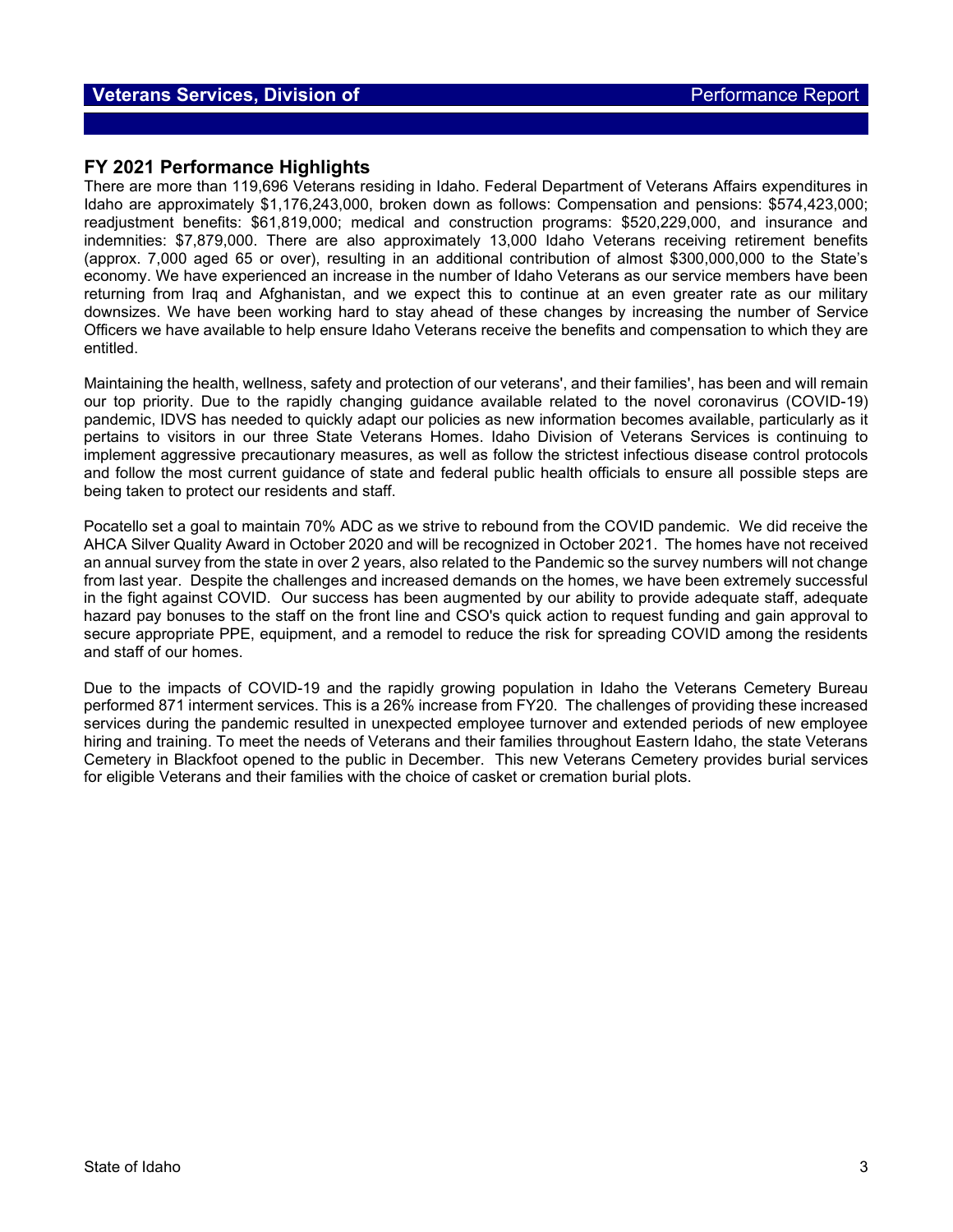# *Part II – Performance Measures*

| <b>Performance Measure</b>                                                                                                                                                                                                                                                                                                                                                    |                                                                                                                                                          | <b>FY 2018</b> | FY 2019                 | <b>FY 2020</b> | <b>FY 2021</b> | FY 2022 |
|-------------------------------------------------------------------------------------------------------------------------------------------------------------------------------------------------------------------------------------------------------------------------------------------------------------------------------------------------------------------------------|----------------------------------------------------------------------------------------------------------------------------------------------------------|----------------|-------------------------|----------------|----------------|---------|
|                                                                                                                                                                                                                                                                                                                                                                               |                                                                                                                                                          |                |                         |                |                |         |
| Goal 1<br>Provide high quality advocacy and benefit assistance for all Idaho veterans and their families by:<br>a. Expanding outreach activities.<br>b. Improving capability of County Service Officers<br>c. Adapting to the needs of the increasing number of Veterans from the Afghanistan and Iraq<br>conflicts, and of Vietnam Veterans now reaching out for assistance. |                                                                                                                                                          |                |                         |                |                |         |
|                                                                                                                                                                                                                                                                                                                                                                               | d. Expanding partnerships with other entities serving Veterans, including those providing<br>employment assistance, transportation and higher education. |                |                         |                |                |         |
| 1.<br>Number of claims filed with                                                                                                                                                                                                                                                                                                                                             | actual                                                                                                                                                   | 8,205          | 8,843                   | 8,038          | 7,087          |         |
| the Department of Veterans<br>Affairs and other agencies.                                                                                                                                                                                                                                                                                                                     | target                                                                                                                                                   | 5,170          | 6,391                   | 7,343          | 8,240          | 7,989   |
|                                                                                                                                                                                                                                                                                                                                                                               | Goal 2                                                                                                                                                   |                |                         |                |                |         |
| Provide superior long-term care and enhanced quality of life for all Idaho State Veterans Home residents<br>by:<br>Using best practices in all the Homes' departments.<br>a.<br>Continuing to enhance communication with residents and families.<br>b.                                                                                                                        |                                                                                                                                                          |                |                         |                |                |         |
| 2.<br>Percent of returned                                                                                                                                                                                                                                                                                                                                                     | actual                                                                                                                                                   | 97%            | 100%                    | 96%            | 97.5%          |         |
| questionnaires from<br>residents and families<br>indicating satisfaction with<br>services provided at the<br>Veterans Homes.                                                                                                                                                                                                                                                  | target                                                                                                                                                   | 90%            | 90%                     | 90%            | 90%            | 90%     |
| 3.<br>Number of satisfactory<br>surveys of the Veterans                                                                                                                                                                                                                                                                                                                       | actual                                                                                                                                                   | 10<br>100%     | $\overline{7}$<br>85.7% | 5<br>71.4%     | 5<br>100%      |         |
| Homes from state and<br>federal survey agencies<br>with no more tags issued<br>than the federal or state<br>average. Complaint surveys<br>will be considered<br>satisfactory if the complaint<br>is not validated.                                                                                                                                                            | target                                                                                                                                                   | 100%           | 100%                    | 100%           | 100%           | 100%    |
| 4.<br>Percent of occupied beds in                                                                                                                                                                                                                                                                                                                                             | actual                                                                                                                                                   | 82.4           | 88.2%                   | 79.9%          | 63%            |         |
| Veterans Homes.                                                                                                                                                                                                                                                                                                                                                               | target                                                                                                                                                   | 88%            | 88%                     | 88%            | 88%            | 88%     |
| Goal 3<br>Honor Idaho Veterans and their families with respectful interment services in a dignified final resting place<br>by:<br>Operating the Idaho State Veterans' Cemetery in compliance with the national cemetery<br>а.<br>program.<br>5.<br>Percent of returned<br>actual<br>97%<br>92%<br>99.4%<br>99%<br>questionnaires from families                                |                                                                                                                                                          |                |                         |                |                |         |
| indicating satisfaction with<br>interment services at the<br>Cemetery.                                                                                                                                                                                                                                                                                                        | target                                                                                                                                                   | 90%            | 90%                     | 90%            | 90%            | 90%     |